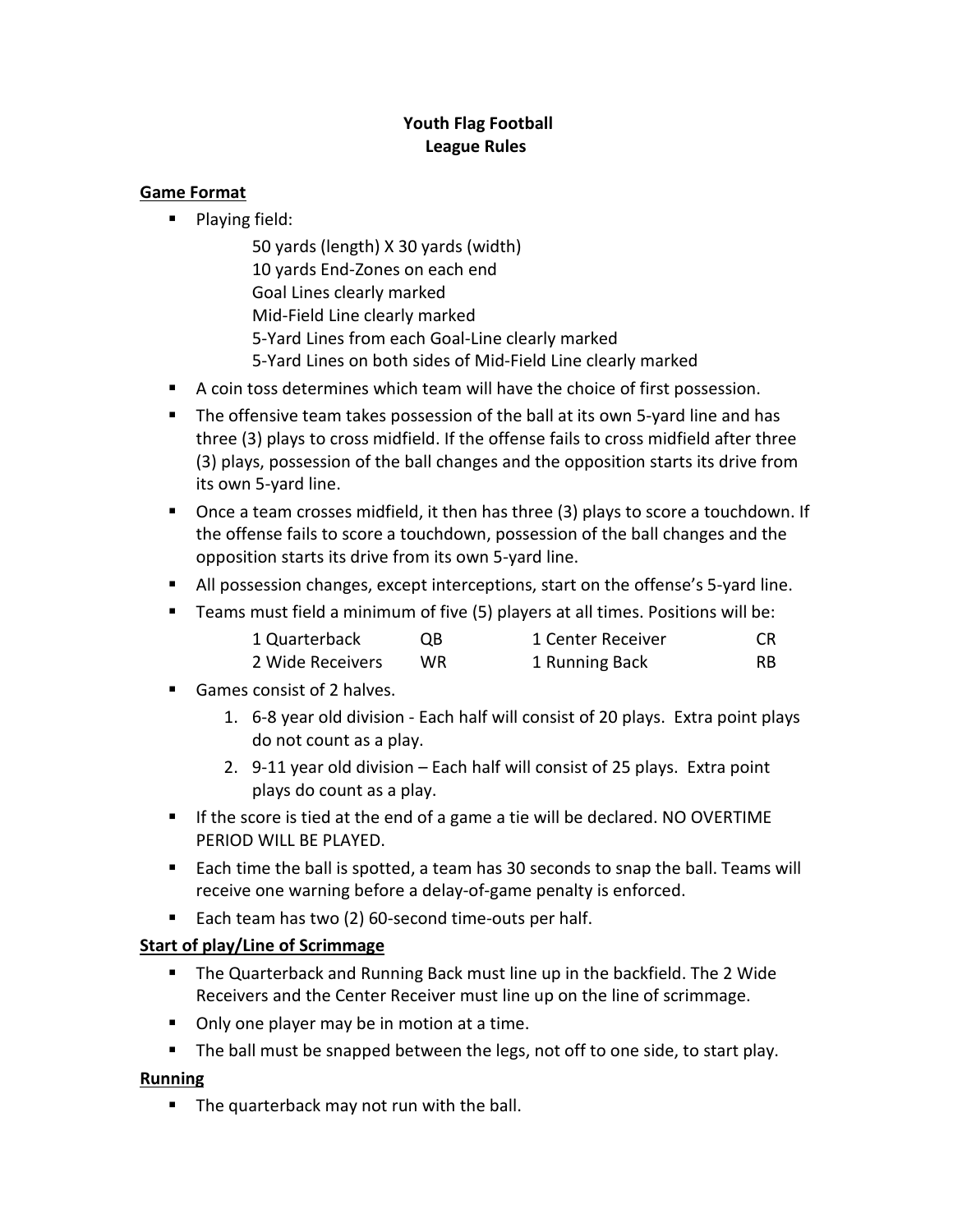- Center sneaks not allowed. Center may run with ball only after ball is handed off by quarterback.
- Only direct handoffs behind the line of scrimmage are permitted. Offense may use multiple handoffs.
- Absolutely no laterals or pitches of any kind.
- "No-Running Zones," located 5-yards from each end zone and 5-yards on either side of midfield, are designed to avoid short-yardage, power-running situations.
- The player who takes the handoff can throw the ball from behind the line of scrimmage.
- Once the ball has been handed off, all defensive players are eligible to rush.
- **Spinning is allowed, but players cannot leave their feet to avoid a defensive** player (no diving).
- The ball is spotted where the ball carrier's feet are when the flag is pulled, not where the ball is.

### **Receiving**

- All players are eligible to receive passes (including the quarterback if the ball has been handed off behind the line of scrimmage).
- A player must have at least one foot inbounds when making a reception.

### **Passing**

- All passes must be forward and received beyond the line of scrimmage.
- **Shovel passes are allowed but must be executed beyond the line of scrimmage.**
- The quarterback has a 10-second "pass-clock." If a pass is not thrown within 10seconds, play is dead, loss of down. Once the ball is handed off, the 10-second rule is no longer in effect.
- A pass that is intercepted may be returned by the defense. Interceptions are the only change of possession that does not start on the 5-yard line.

# **Scoring**

- **Touchdown: 6 points**
- Extra point: 1 point (played from the 5-yard line) or 2 points (played from the 12-yard line)
- Safety: 2 points

# **Dead Balls**

- **Substitutions may be made on any dead ball.**
- **Play is ruled "dead" when:**

Ball carrier's flag is pulled. Ball carrier steps out of bounds. Touchdown or safety is scored. Ball carrier's knee hits the ground. Ball carrier's flag falls out.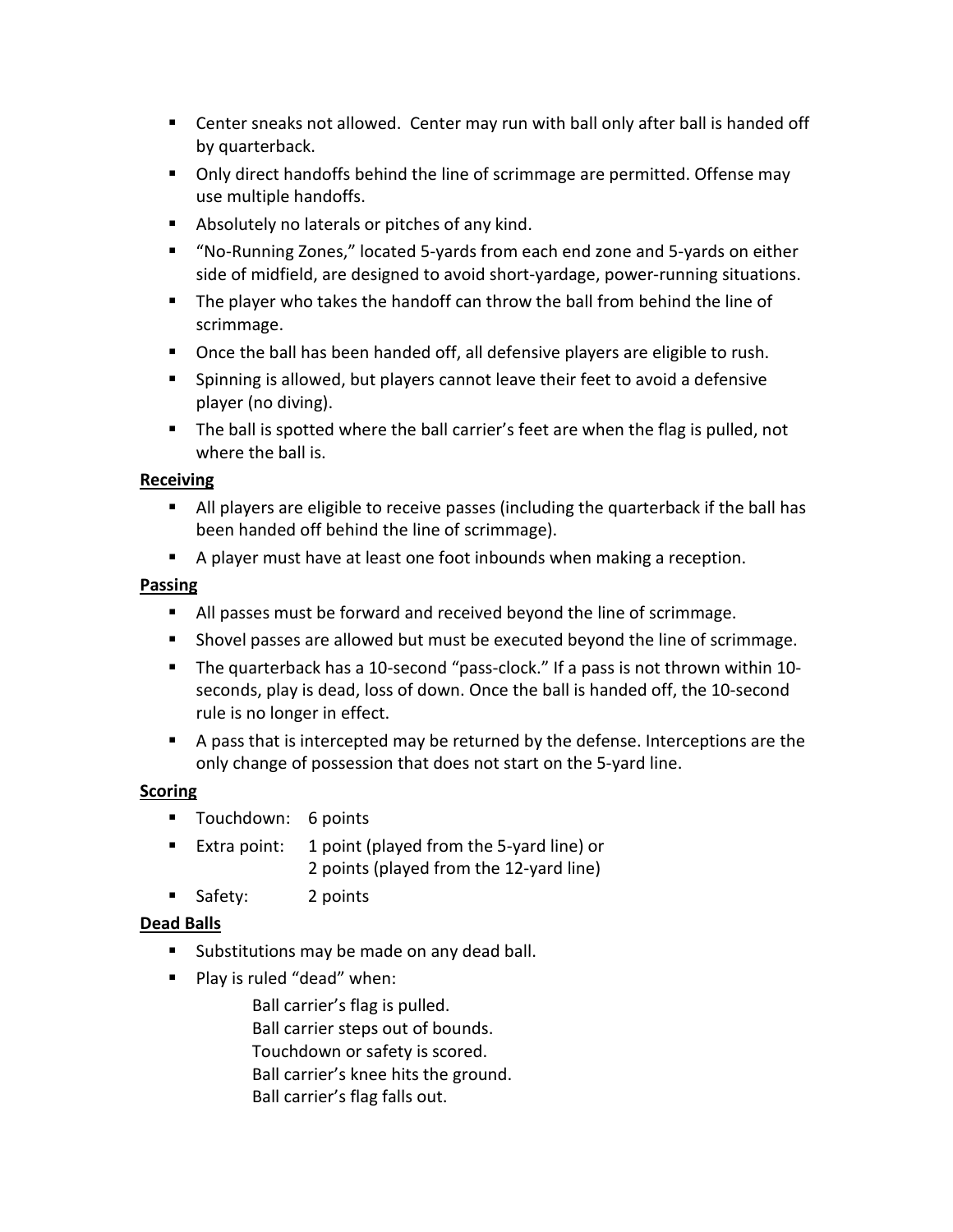Note: There are no fumbles. The ball is spotted where the ball hits the ground.

#### **Rushing the Quarterback**

- All players who rush the quarterback must be a minimum of seven yards from the line of scrimmage when the ball is snapped. Any number of players can rush the quarterback. Players not rushing the quarterback may defend on the line of scrimmage.
- **De Once the ball is handed off, the seven-yard rule is no longer in effect, and all** defenders may go behind the line of scrimmage. The referee will designate the seven-yard point.
- No blocking or tackling is allowed.

### **Sportsmanship**

- **If the field monitor or referee witnesses any acts of tackling, elbowing, cheap** shots, blocking, or any un-sportsmanlike act, the game will be stopped and the player will be ejected from further play.
- **FOUL PLAY WILL NOT BE TOLERATED.**
- **Trash talking is illegal. Officials have the right to determine offensive language.** (Trash talk is talk that may be offensive to officials, opposing players, teams, or spectators.) If trash talking occurs, the referee will give one warning. If it continues, the player or coach will be ejected from the game.